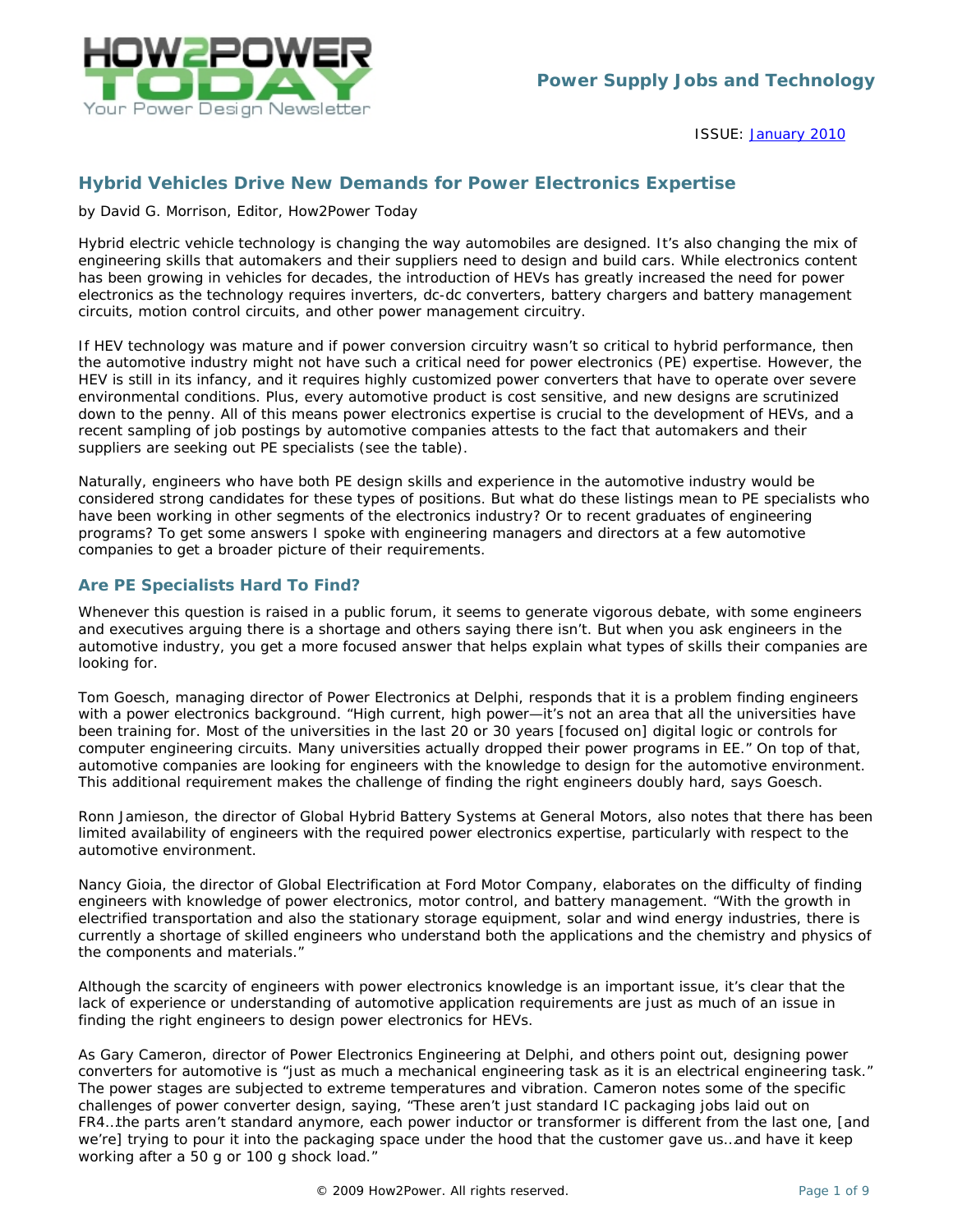

Cameron says that Delphi is looking for engineers with fundamental knowledge of power electronics. So what about engineers who have acquired that knowledge and gained experience as power supply designers in the commercial electronics industry, either at merchant power supply companies or OEM companies like server manufacturers? Those designers are candidates for positions at automotive companies according to Cameron and Jamieson. However, those designers must learn how to apply their skills in the automotive environment. "We're not designing for a stationary rack in a nice air conditioned room," says Cameron.

But while most engineers working in commercial applications haven't had to deal with extreme environments and requirements for high reliability, designers with backgrounds in military and aerospace applications certainly have. So PE specialists with a mil-aerospace background make especially good candidates for engineering positions in automotive companies. However, as Jim Wood, chief engineer for the Power Electronics Group at Delphi, says, engineers who make the transition from mil-aerospace to automotive must learn to deal with the extreme cost sensitivity of automotive design.

Ford's Nancy Goia provides a higher-level perspective in explaining what automotive companies may be expected to teach engineers who bring power electronics experience from other industries into the automotive design environment.

"Automotive applications have different user profiles—we spend a great deal of time understanding the actual user profiles and improving total system performance. System interactions are the key to the automotive environment and a systems engineering/thinking approach, in addition to the specifics of the techncial areas a candidate has expertise in, is essential," says Goia.

#### *Engineering Requirements Will Evolve*

Because HEV technology is still so new, the automotive industry is focused very much on developing basic functionality and performance needed to build HEVs. However, as the technology matures, the focus will shift more to optimization of system designs and this may impact the requirements for engineers working on HEV technology.

Currently, the focus in developing HEV technology is "taking the current technology and applying it as efficiently and cost effectively as possible. Tomorrow, it is driving the technology on cost (including the manufacturing processes), size and efficiency with a total systems tradeoff and systems engineering approach," says Gioia. As the emphasis shifts from making HEV technology work to optimizing it for performance and cost, there will be increasing demand for engineers with system optimization skills. How do companies spot engineering candidates with such skills?

"We would typically ask them for specific examples of experiences they have had, where they've started with a design to deliver a function [but then optimized it]" says Jamieson. "What were the subsequent steps, processes or methodologies you applied that resulted in optimized designs to reduce costs, improve durability or reliability, and still maintain performance?"

## *Corporate Strategies For Satisfying Engineering Needs*

While the automotive companies are seeking candidates outside their organizations, as evidenced by their job postings, they are also taking steps to fill these engineering positions from within their own organizations. Rather than laying off electrical engineers in other parts of their business, and then hiring power electronics specialists from the outside, companies such as Delphi are retraining some of their EEs to work on HEV designs, essentially converting them to power electronics engineers.

"I think you're going to see retraining and reskilling continuing in this industry. It's a natural phenomena since you've already got employees you know about, they're good performers, and they know the business you're in." says Delphi's Goesch. Goesch notes that the company's engineers are getting the training they need by enrolling in programs in hybrid vehicle electronics and systems, like those at University of Michigan and University of Detroit Mercy. Similarly, Ronn Jamieson says GM's engineers have been training in hybrid system programs at Michigan Technical University and Wayne State University.

Going forward, automotive companies will be looking to the universities to prepare new engineers for careers in the automotive industry by providing training in power electronics and other disciplines associated with HEV design. Jamieson notes that his company is working closely with the University of Michigan to support its [Energy Systems Engineering](http://energysystemseng.engin.umich.edu/generalmotors.html) program, which already has the participation of some GM employees. Jamieson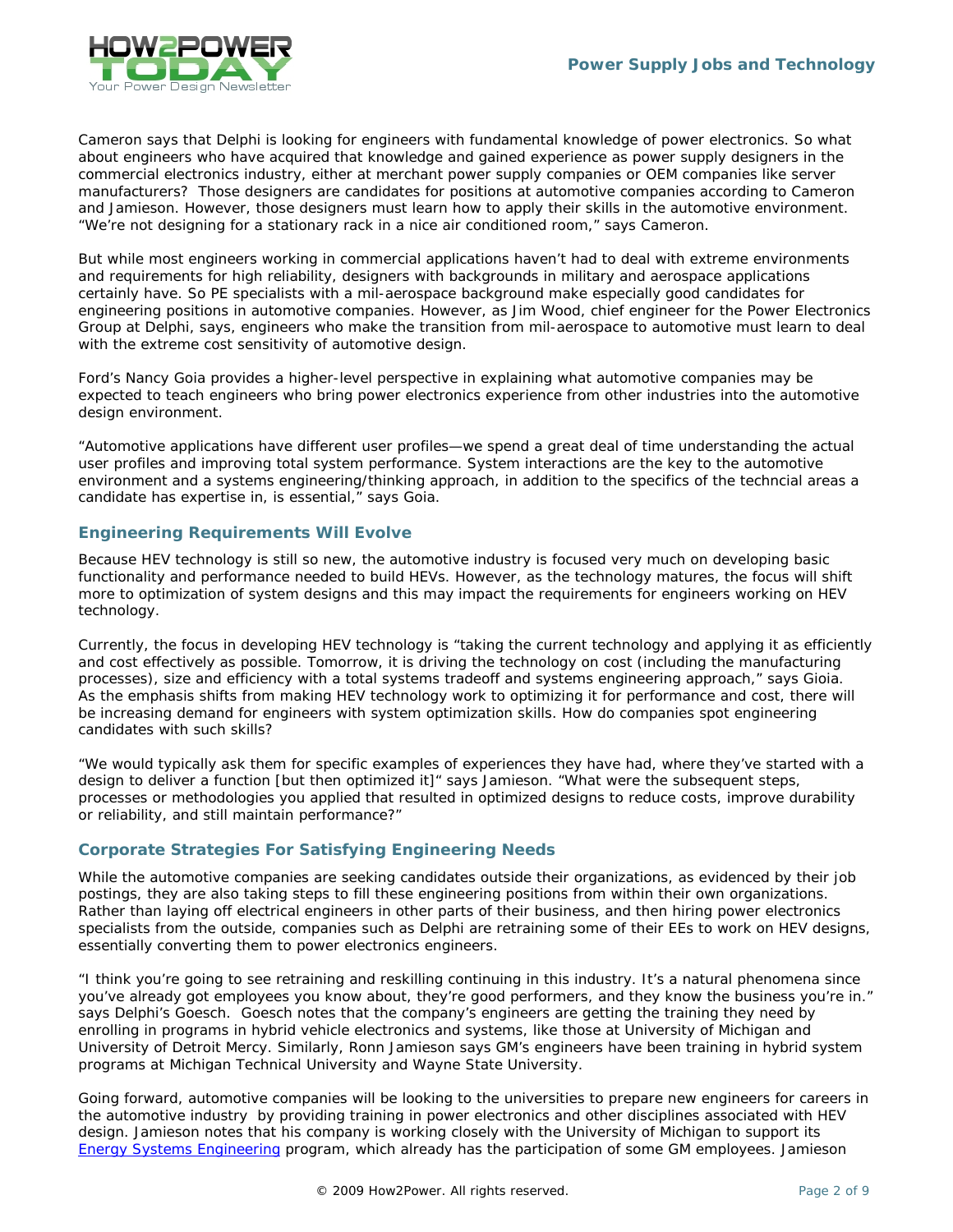

notes that students in other engineering programs can also gain valuable experience by participating in programs such as the SAE's Formula Hybrid competition.

Many automotive companies are also supporting the broader power electronics programs such as the Center for Power Electronics Systems [\(CPES\)](http://www.cpes.vt.edu/partners.php) through their industry consortiums and partnerships. Over time, this support may encourage expansions of such power electronics programs, or perhaps simply create more competition for a relatively small number of graduates with power electronics training.

Table. Sampling of recently posted (01-15-2010) job listings at automotive companies for EEs with power electronics background.

| Company                  | Job Title<br>(location)                                       | Description of position(s)                                                                                                                                                                                                                                                                                                                                                                                                                                                                                                                                                                                                                                                                                                                                                                                                                                | Qualifications sought                                                                                                                                                                                                                                                                                                                                                                                                                                                             |
|--------------------------|---------------------------------------------------------------|-----------------------------------------------------------------------------------------------------------------------------------------------------------------------------------------------------------------------------------------------------------------------------------------------------------------------------------------------------------------------------------------------------------------------------------------------------------------------------------------------------------------------------------------------------------------------------------------------------------------------------------------------------------------------------------------------------------------------------------------------------------------------------------------------------------------------------------------------------------|-----------------------------------------------------------------------------------------------------------------------------------------------------------------------------------------------------------------------------------------------------------------------------------------------------------------------------------------------------------------------------------------------------------------------------------------------------------------------------------|
| Ford<br>Motor<br>Company | Power<br><b>Electronics</b><br><b>Engineers</b><br>(Michigan) | several highly skilled and motivated<br>candidates in the area of power electronic<br>systems to support the development of<br>current and future hybrid electric and battery<br>electric vehicles in its Product Development<br>and Research & Advanced Engineering<br>organizations. There are several openings in<br>the power electronics area and potential<br>candidates with a strong background in the<br>following fields are encouraged to apply:<br>• power semiconductors<br>•power module packaging, assembly and<br>manufacture<br>• electronics reliability, focused on detailed<br>understanding of physical mechanisms for<br>failure<br>• power electronics topology and system<br>design                                                                                                                                               | •M.S. or higher degree in Electrical<br>Engineering with a specialty in power<br>electronics, power semiconductors or<br>power module packaging<br>•At least 5-10 years of hands-on<br>experience designing, manufacturing,<br>developing or testing power electronic<br>systems<br>• Excellent teamwork and<br>communication skills<br>•Self-motivated with the ability to<br>manage multiple tasks<br>•Proficient computer skills.                                              |
| Ford<br>Motor<br>Company | Electric<br><b>Machine</b><br><b>Engineers</b><br>(Michigan)  | several highly skilled and motivated<br>candidates in the area of electric machine<br>drives to support the development of current<br>and future hybrid electric and battery electric<br>vehicles in its Product Development and<br>Research & Advanced Engineering<br>organizations. There are several openings in<br>the electric machine design area and<br>potential candidates with a strong<br>background in the following fields are<br>encouraged to apply:<br>• electro-magnetic analysis and design of<br>electric machines<br>• mechanical design of electromechanical<br>systems<br>• magnetic material selection and evaluation,<br>including permanent magnet materials<br>• manufacturing of electric machines<br>• electric machine development and<br>integration<br>• electric machine testing and high voltage<br>laboratory operation | .M.S. or higher degree in Electrical or<br>Mechanical Engineering with a<br>specialty in electric machine design<br>•At least 5-10 years of hands-on<br>experience manufacturing, developing<br>or testing electric machines<br>•Extensive experience in using finite<br>element analysis in the design of<br>electric machines<br>•Excellent teamwork and<br>communication skills<br>•Self-motivated with the ability to<br>manage multiple tasks<br>•Proficient computer skills |
| Ford<br>Motor            | Electric<br><b>Machine</b>                                    | several highly skilled and motivated<br>candidates in the area of electric machine                                                                                                                                                                                                                                                                                                                                                                                                                                                                                                                                                                                                                                                                                                                                                                        | •M.S. or higher degree in Electrical<br>Engineering with a specialty in electric                                                                                                                                                                                                                                                                                                                                                                                                  |
| Company                  | <b>Drive</b>                                                  | drives to support the development of current                                                                                                                                                                                                                                                                                                                                                                                                                                                                                                                                                                                                                                                                                                                                                                                                              | machine drive control systems                                                                                                                                                                                                                                                                                                                                                                                                                                                     |
|                          | Controls<br><b>Engineers</b>                                  | and future hybrid electric and battery electric<br>vehicles in its Product Development and                                                                                                                                                                                                                                                                                                                                                                                                                                                                                                                                                                                                                                                                                                                                                                | •At least 5-10 years of experience<br>developing control systems for                                                                                                                                                                                                                                                                                                                                                                                                              |
|                          | (Michigan)                                                    | Research & Advanced Engineering                                                                                                                                                                                                                                                                                                                                                                                                                                                                                                                                                                                                                                                                                                                                                                                                                           | electric machine drives, including                                                                                                                                                                                                                                                                                                                                                                                                                                                |
|                          |                                                               | organizations. There are several openings in                                                                                                                                                                                                                                                                                                                                                                                                                                                                                                                                                                                                                                                                                                                                                                                                              | hands-on experience                                                                                                                                                                                                                                                                                                                                                                                                                                                               |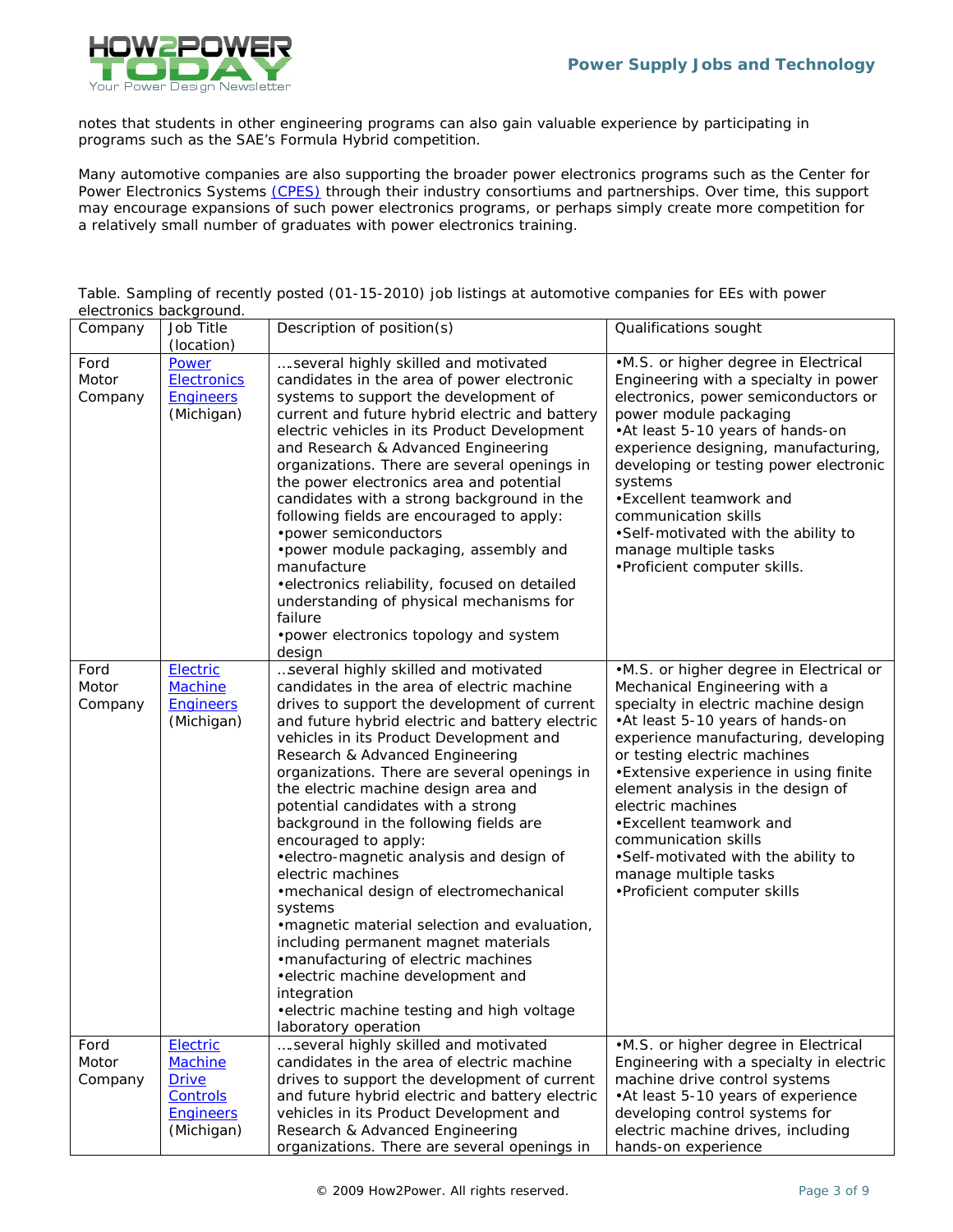

|                          |                                                                                                                                                                           | the electric machine drive controls area and<br>potential candidates with a strong<br>background in the following fields are<br>encouraged to apply:<br>• electric machine drive torque control,<br>current regulation, and PWM methods<br>• electric machine drive algorithm and<br>software development<br>• electric machine drive system development<br>and integration<br>• electric machine testing and high voltage<br>laboratory operation                                                                                                                                                                                                                                                                                                                                                                                                                                                                                                                                                                                                                                                                                                                                                    | testing and calibrating electric<br>machine drive systems<br>•Excellent teamwork and<br>communication skills<br>•Self-motivated with the ability to<br>manage multiple tasks<br>•Proficient computer skills                                                                                                                                                                                                                                                                                                                                                                                                                                                                                                                                                                                                                                                                                                                                                                                                                                                                   |
|--------------------------|---------------------------------------------------------------------------------------------------------------------------------------------------------------------------|-------------------------------------------------------------------------------------------------------------------------------------------------------------------------------------------------------------------------------------------------------------------------------------------------------------------------------------------------------------------------------------------------------------------------------------------------------------------------------------------------------------------------------------------------------------------------------------------------------------------------------------------------------------------------------------------------------------------------------------------------------------------------------------------------------------------------------------------------------------------------------------------------------------------------------------------------------------------------------------------------------------------------------------------------------------------------------------------------------------------------------------------------------------------------------------------------------|-------------------------------------------------------------------------------------------------------------------------------------------------------------------------------------------------------------------------------------------------------------------------------------------------------------------------------------------------------------------------------------------------------------------------------------------------------------------------------------------------------------------------------------------------------------------------------------------------------------------------------------------------------------------------------------------------------------------------------------------------------------------------------------------------------------------------------------------------------------------------------------------------------------------------------------------------------------------------------------------------------------------------------------------------------------------------------|
| Ford<br>Motor<br>Company | Power<br><b>Electronics</b><br>Engineers,<br><b>Hybrid</b><br><b>Vehicle</b><br><b>Team</b><br>(Michigan)                                                                 | Responsible for design and release of HV to<br>LV DC/DC, charger, and 110V inverter for<br>HEV.<br>Develop specifications for HV to LV DC/DC,<br>charger, and inverter.<br>Lead engineer (with supplier) on the design<br>and development of converter, control<br>interface board, sensing, and protection<br>Manage and coordinate HV to LV DC/DC,<br>charger, and inverter FMEA process w/<br>robustness, SDS, and DVP&R<br>Responsible for defining test methods and<br>track testing<br>Coordinate with EMC specialists and<br>complete system level EMC requirements                                                                                                                                                                                                                                                                                                                                                                                                                                                                                                                                                                                                                            | M.S. or higher in Electrical<br>Engineering with specialty in power<br>electronics<br>Strong background in power<br>semiconductors, application of circuit<br>theory, and design techniques<br>Hands-on experience with designing,<br>fabricating, and testing power<br>modules<br>Knowledgeable in CAE tools<br>Excellent teamwork and<br>communication skills<br>Self motivated with the ability to<br>manage multiple tasks                                                                                                                                                                                                                                                                                                                                                                                                                                                                                                                                                                                                                                                |
| Ford<br>Motor<br>Company | <b>Battery</b><br>Controls<br>$Enqineers -$<br><b>Electronics &amp;</b><br><b>Software</b><br><b>Engineers -</b><br><b>Hybrid</b><br>Vehicle<br><b>Team</b><br>(Michigan) | Work with Battery Controls engineers in the<br>development the requirements for the HV<br>Battery H/W<br>Lead the development of the HV Battery<br>Electronics system architecture with the<br>supplier<br>Responsible for leading the design and<br>development HV Battery Electronics<br>Conduct failure mode analysis of the various<br>hardware features and failure mode<br>management strategies<br>Review supplier analysis of hardware design,<br>including WCCA.<br>Coordinate with electronic/EMC specialists<br>and complete development and validation of<br>the electronic circuit development.<br>Coordinate and conduct design verification<br>testing at electronics and vehicle level. Job<br>Description: (Software Engineer).<br>Model Design and Development.<br>Interpret requirements and implement in<br>model-based design methods.<br>Model-level validation of design using<br>manual and automated testing.<br>Integration of feature models to evaluate<br>system interactions and performance.<br>Contribute to the development of battery<br>control software DVP&R.<br>Software Development<br>(For the rest of this description see link<br>provided with job title.) | B.S. or higher in Electrical/Electronics<br>Engineering with specialty in circuit<br>design and Control Theory or<br>Computer Science.<br>Experience in Li-Ion cell balancing<br>technology<br>At least two years of hands-on<br>experience with Automotive<br>Electrical/Electronics Module design<br>and testing.<br>Good working knowledge of<br>Microprocessor based controller<br>design and testing.<br>Good working knowledge of<br>communication circuits and protocols<br>(e.g. CAN, Serial, etc.).<br>Electronic manufacturing experience<br>is a plus.<br>Excellent teamwork and<br>communication skills.<br>Self motivated with the ability to<br>manage multiple tasks.<br>Working knowledge of Control System<br>software design including C<br>Programing language.<br>Working knowledge of<br>Matlab/Simulink/Stateflow<br>development environment.<br>Working knowledge of various<br>application build environments<br>(compile, link, debug).<br>Understanding of vehicle diagnostics<br>and Network communications;<br>Understanding of Industry Standard |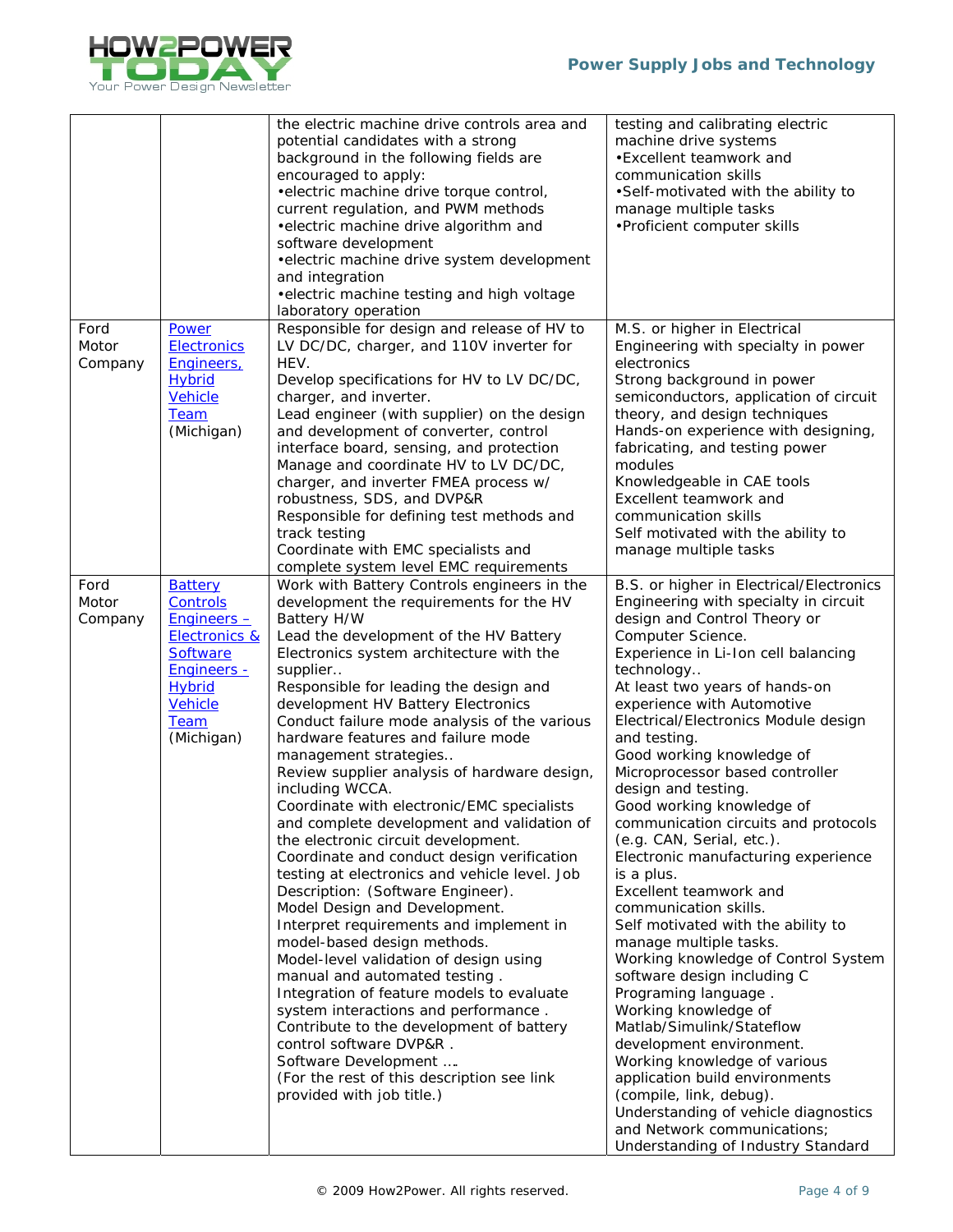

|               |                    |                                                                       | Automotive Network Operating                                    |
|---------------|--------------------|-----------------------------------------------------------------------|-----------------------------------------------------------------|
|               |                    |                                                                       | System (FNOS) desired.                                          |
|               |                    |                                                                       | Understanding of Hybrid Battery &                               |
|               |                    |                                                                       | Hybrid Vehicle operations desired.                              |
| General       | Power              | Responsible for development and                                       | Basic Required: BSE, BS in                                      |
| <b>Motors</b> | <b>Electronics</b> | specification of power electronic component                           | Mechanical Engineering, Electrical                              |
|               | <b>Developmen</b>  | and subsystem test plans. DVE's are                                   | Engineering or equivalent training                              |
|               | t Validation       | responsible for the execution of the power                            | Working knowledge of Power                                      |
|               | <b>Engineer</b>    | electronic component and subsystem test                               | Electronic Inverter or Power                                    |
|               | (DVE)              | plans. DVE's ensure that power                                        | Converter Design                                                |
|               | $(US-MI -$         | electronic powertrain components will meet                            | High level of oral and written                                  |
|               | Milford)           | internal and external customer specifications                         | communication skills                                            |
|               |                    | for product reliability. DVE's must have                              | Understanding of engineering theory                             |
|               |                    | highly developed system problem solving                               | and principles of operation of                                  |
|               |                    | skills. DVE's will be required to aggressively                        | mechanical/electrical mechanisms                                |
|               |                    | root cause electric drive system vehicle                              | Demonstrated technical and                                      |
|               |                    | incidents and work with design engineers to                           | professional skills in job-related area;                        |
|               |                    | implement solutions in a timely manner.                               | Exhibits appropriate interpersonal                              |
|               |                    | Generates technical requirements and                                  | styles and communication methods to                             |
|               |                    | plans for current, new and major programs                             | work effectively with business                                  |
|               |                    | Provides technical leadership for advanced                            | partners to meet mutual goals                                   |
|               |                    | technology development                                                | Specific knowledge of                                           |
|               |                    | Performs complex design analysis                                      | engineering discipline (e.g.                                    |
|               |                    | Develops engineering designs (including                               | mechanics, physics, metallurgy,                                 |
|               |                    | subsystems)                                                           | manufacturing methods, electronics,                             |
|               |                    | Implements/supports engineering changes                               | software, control systems) within job-                          |
|               |                    | Plans and implements testing for                                      | related area                                                    |
|               |                    | development programs                                                  | High level analytical ability where                             |
|               |                    | Interface and support supplier component                              | problems are unusual and complex;                               |
|               |                    | and subsystem development and testing                                 | High level of interpersonal skills to                           |
|               |                    | Develop and critical review of DFMEA's                                | wok independently and effectively                               |
|               |                    | (DRBFM/DRBTR)                                                         | with others                                                     |
|               |                    | Communicates, coordinates, and consults                               | Knowledge of engineering software                               |
|               |                    | with engineering departments and                                      | and systems as it pertains to job-                              |
|               |                    | customers; Stays abreast of new technology                            | related area; Four or more years                                |
|               |                    | and competitive products; Travels as                                  | experience in job-related area                                  |
|               |                    | required                                                              | (For the rest of this description see                           |
|               |                    | Specifies and balances system requirements                            | link provided with job title.)                                  |
|               |                    | Releases parts and subsystems for                                     |                                                                 |
|               |                    | production                                                            |                                                                 |
| General       | Hybrid &           | Responsible for calibration of hybrid electric                        | Basic Skills Required: Analysis and                             |
| Motors        | Electric           | powertrain control systems for GM's World's                           | control of dynamic systems; BSE, BS                             |
|               | <b>Propulsion</b>  | <b>Best Powertrains</b>                                               | in Mechanical Engineering, Electrical                           |
|               | <b>Calibration</b> | Develop calibrations that strike optimal                              | Engineering or equivalent training;                             |
|               | <b>Engineer</b>    | balance between energy usage and noise &                              | Good written and oral communication                             |
|               | (U.S.)             | vibration attributes, to deliver world class                          | skills                                                          |
|               |                    | fuel economy and drive quality                                        | High level of oral and written                                  |
|               |                    | Work with vehicle platform, powertrain, and                           | communication skills                                            |
|               |                    | controls engineers to develop requirements                            | Understanding of engineering theory                             |
|               |                    | Show that requirements are met with                                   | and principles of operation of                                  |
|               |                    | dynamometer and vehicle tests at GM's                                 | mechanical/electrical mechanisms                                |
|               |                    | proving grounds and other global locations                            | Demonstrated technical and                                      |
|               |                    | Strong teamwork and collaborative                                     | professional skills in job-related area;                        |
|               |                    | development skills required. Join a strong                            | Exhibits appropriate interpersonal                              |
|               |                    | technical team moving the frontier of                                 | styles and communication methods to                             |
|               |                    |                                                                       |                                                                 |
|               |                    | powertrain technology<br>Responsible for design, development, testing | work effectively with business<br>partners to meet mutual goals |
|               |                    | and control of engineering projects where                             | Specific knowledge of engineering                               |
|               |                    | decisions are made within the limits of                               |                                                                 |
|               |                    |                                                                       | discipline (e.g. mechanics, physics,                            |
|               |                    | general practices and standards                                       | metallurgy, manufacturing methods,                              |
|               |                    | Exercise technical direction over engineering                         | electronics, software, control                                  |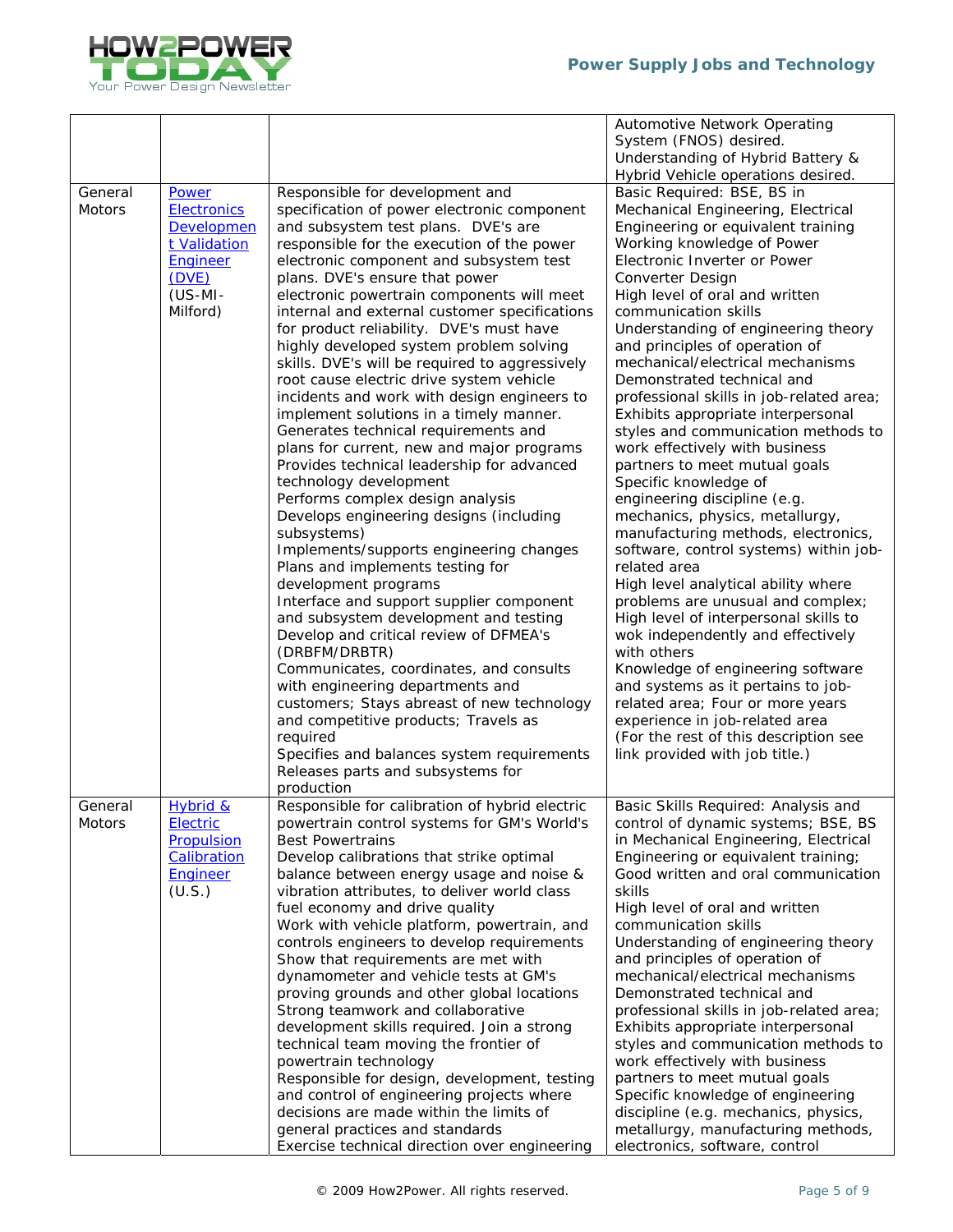

|                      |                                                                                                           | support personnel. Use independent<br>judgment, but can receive some direct<br>guidance from the supervisor<br>Performs the design analysis<br>Assists in developing engineering designs<br>Participates in solution of engineering related<br>product problems (Root Cause)<br>Works with engineering functions, suppliers,<br>plant personnel and others to implement<br>cost reduction, methods improvement,<br>product improvements, and to support build<br>programs<br>(For the rest of this description see link<br>provided with job title.)                                                                                                                                                                                                                                                                                                                                                                                                                                                                                                                                                                                                                                                                                                                                                                                                                                                                                                                                                                                                                                                                                                         | systems) within job-related area<br>High level analytical ability where<br>problems are unusual and complex;<br>High level of interpersonal skills to<br>work independently and effectively<br>with others; Knowledge of<br>engineering software and systems as<br>it pertains to job-related area<br>Four or more years experience in job-<br>related area<br>Basic Skills Preferred: M.S. or Ph.D in<br>Mechanical or Electrical Engineering;<br>Automotive control system experience<br>for production programs; Hybrid or<br>Transmission controls diagnostic<br>development (For the rest of this<br>description see link provided with job                                                                                                                                                                                                                                                                                                                                                                             |
|----------------------|-----------------------------------------------------------------------------------------------------------|--------------------------------------------------------------------------------------------------------------------------------------------------------------------------------------------------------------------------------------------------------------------------------------------------------------------------------------------------------------------------------------------------------------------------------------------------------------------------------------------------------------------------------------------------------------------------------------------------------------------------------------------------------------------------------------------------------------------------------------------------------------------------------------------------------------------------------------------------------------------------------------------------------------------------------------------------------------------------------------------------------------------------------------------------------------------------------------------------------------------------------------------------------------------------------------------------------------------------------------------------------------------------------------------------------------------------------------------------------------------------------------------------------------------------------------------------------------------------------------------------------------------------------------------------------------------------------------------------------------------------------------------------------------|------------------------------------------------------------------------------------------------------------------------------------------------------------------------------------------------------------------------------------------------------------------------------------------------------------------------------------------------------------------------------------------------------------------------------------------------------------------------------------------------------------------------------------------------------------------------------------------------------------------------------------------------------------------------------------------------------------------------------------------------------------------------------------------------------------------------------------------------------------------------------------------------------------------------------------------------------------------------------------------------------------------------------|
| Chrysler             | Electric<br>Motors &<br>Power<br><b>Electronics</b><br>Engineers/S<br>pecialists<br>(Auburn<br>Hills, MI) | seeking multiple engineers and specialists<br>in the area of Power Electronics and Electric<br>Motors. A leadership postion to manage<br>both functions is also available. Engineers<br>must be strong team players, systems<br>focused with interdisciplinary experience &<br>expertise and willing to work in fast paced<br>environment. Responsibilities include:<br>Develop system technical specification based<br>on electric drive system requirements or<br>vehicle level energy conversion and torque<br>control requirements for HEV and EV<br>applications<br>Design, simulate, and test Power Electronics<br>Unit per system specification; Evaluate<br>electric machine electromagnetic design and<br>follow technology advancements; Develop<br>thermal analysis for modules and<br>components; Provide technical support to<br>packaging, mechanical design, cooling<br>design, NVH and structural analysis<br>activities; Develop and validate electric<br>models and operating strategies for motor<br>controls development and system<br>optimization; Lead innovative power<br>electronics concept development for vehicle<br>applications; Lead motor or power<br>electronics system failure mode analysis,<br>EMC/EMI resolution, design fixes, and<br>development testing;<br>Follow electronics technology advancement<br>regarding topology, modules, operating<br>strategy, new design methods,<br>manufacturing methods, and new control<br>methods<br>Assist sourcing activity regarding modules,<br>components, and whole power electronics<br>unit or electric machine<br>Provide support for vehicle integration<br>activities | title.)<br><b>Required Qualifications:</b><br>Masters degree in Electrical,<br>Mechanical, Controls, Automotive,<br>Aerospace/Aeronautical Engineering,<br>Engineering technology degrees from<br>an ABET Accredited University<br>Minimum 5 years experience<br>(academic, training and industrial) in<br>Power Electronics hardware or Electric<br>machine design and analysis<br>Other Requirements:<br>Expertise in modern power electronics<br>design and modeling of various<br>converters<br>Experience in digital and analog signal<br>processing, integration of DSP and<br>other microcontrollers or electric<br>machine electromagnetic design and<br>modeling of various machines<br>Working knowledge in thermal and<br>mechanical aspects of power<br>electronics or motor design<br>Working knowledge in power<br>electronics or motor manufacturing<br>processes<br>Working knowledge in modern motor<br>controls and techniques<br>Good understanding of electric drive<br>systems and vehicle applications |
| Delphi<br>Electronic | <b>Battery</b><br><b>Applications</b>                                                                     | Support application of Lithium-Ion batteries<br>into Hybrid and Electric Vehicle applications                                                                                                                                                                                                                                                                                                                                                                                                                                                                                                                                                                                                                                                                                                                                                                                                                                                                                                                                                                                                                                                                                                                                                                                                                                                                                                                                                                                                                                                                                                                                                                | Minimum of two years of experience<br>designing for military or automotive                                                                                                                                                                                                                                                                                                                                                                                                                                                                                                                                                                                                                                                                                                                                                                                                                                                                                                                                                   |
| S                    | Engineer                                                                                                  | Lead and conduct structured problem solving                                                                                                                                                                                                                                                                                                                                                                                                                                                                                                                                                                                                                                                                                                                                                                                                                                                                                                                                                                                                                                                                                                                                                                                                                                                                                                                                                                                                                                                                                                                                                                                                                  | environment                                                                                                                                                                                                                                                                                                                                                                                                                                                                                                                                                                                                                                                                                                                                                                                                                                                                                                                                                                                                                  |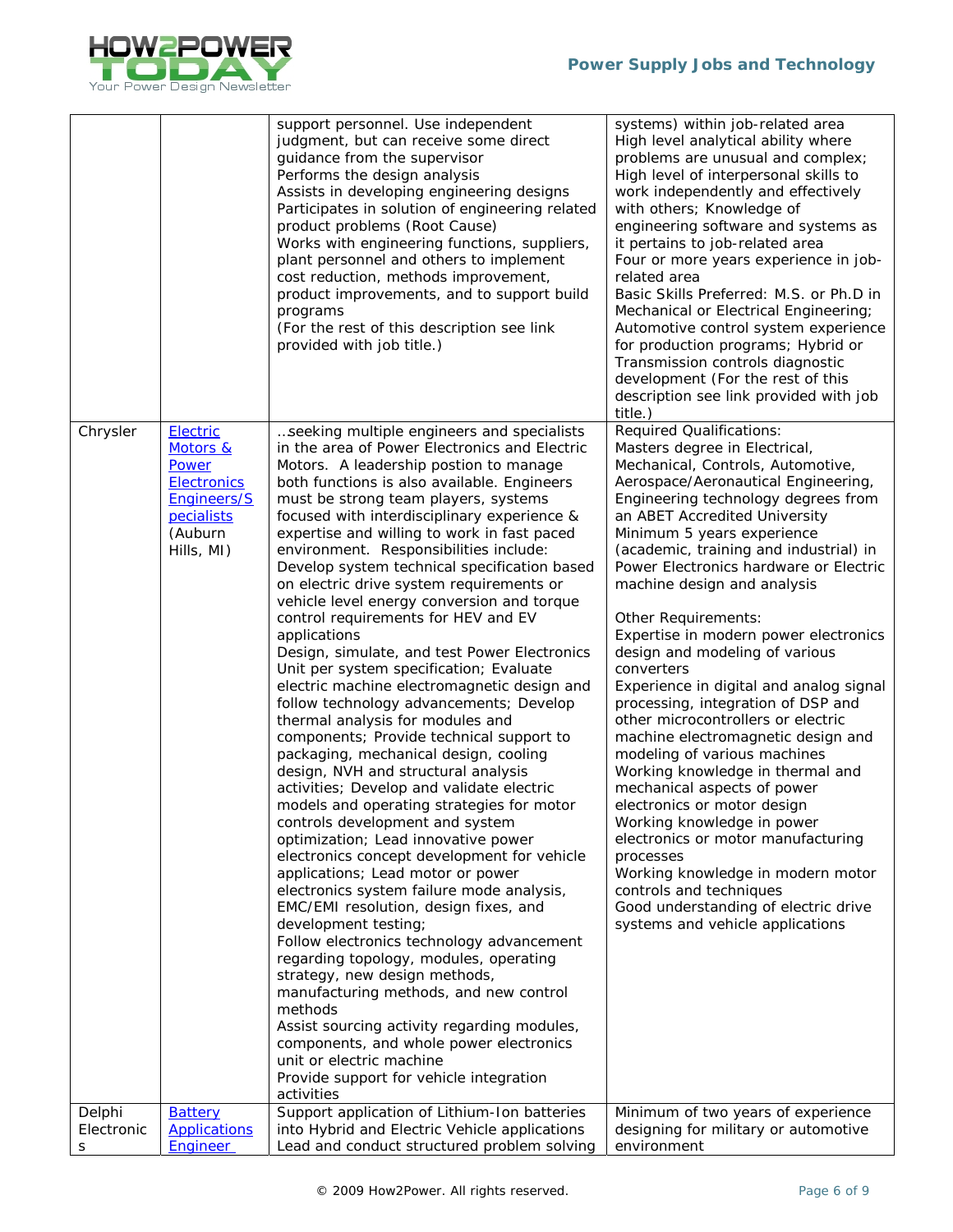

|                           |                                                                                                  | Provide input and guidance on battery safety<br>considerations in engineering development<br>labs, validation labs, vehicle applications,<br>and other environmental situations<br>Work with suppliers and application teams to<br>define and implement energy storage control<br>algorithms<br>Lead research for application of new cell<br>chemistries and verification of these new<br>technologies to improve performance and<br>reduce cost<br>Coordinate status meetings and testing<br>programs with existing and potential battery<br>suppliers for Vehicle applications<br>Work with academic and industry experts to<br>keep abreast of development in energy<br>storage applications and safety<br>Disseminate technical information to the<br>engineering organization | 3-5 years of experience specializing in<br>automotive battery applications,<br>energy storage technologies, and<br>control systems<br>Good verbal and written<br>communication skills (English);<br>Experienced with customer technical<br>interface/ presentation<br>Training and demonstrated<br>experience in use of structured<br>problem solving<br>Familiarity with automotive<br>component design and application<br>Preferred: 3-5 years of experience in<br>application of Li-Ion batteries<br>Experience with Li-Ion battery<br>development<br>Training and experience in structured<br>design, simulation, and/or analysis<br>tools<br>Bachelor's degree in Chemical<br>Engineering or Physics required<br>Master's degree in Chemical<br>Engineering, Physics or<br><b>Electrical/Electronics Engineering</b><br>preferred                                                  |
|---------------------------|--------------------------------------------------------------------------------------------------|------------------------------------------------------------------------------------------------------------------------------------------------------------------------------------------------------------------------------------------------------------------------------------------------------------------------------------------------------------------------------------------------------------------------------------------------------------------------------------------------------------------------------------------------------------------------------------------------------------------------------------------------------------------------------------------------------------------------------------------------------------------------------------|-----------------------------------------------------------------------------------------------------------------------------------------------------------------------------------------------------------------------------------------------------------------------------------------------------------------------------------------------------------------------------------------------------------------------------------------------------------------------------------------------------------------------------------------------------------------------------------------------------------------------------------------------------------------------------------------------------------------------------------------------------------------------------------------------------------------------------------------------------------------------------------------|
| Delphi<br>Electronic<br>S | Power<br><b>Electronics</b><br>Engineer<br>(Kokomo,<br>IN)                                       | Architect, design and develop power<br>electronic products for HEV, PHEV, EV, and<br>FCV applications including but not limited to<br>DC-AC inverters, DC-DC converters and<br>chargers<br>Products will range in voltage levels from<br>14V-800V applications from 5-150kW<br>systems<br>Design responsibility will include power<br>circuit design, component selection, thermal<br>management, analysis and support for<br>programs<br>Design activity will be in a small group<br>environment of a 3-10 person project team<br>Experience and ability to lead projects and<br>teams (preferred)                                                                                                                                                                                | Minimum of 3-7 years of experience<br>designing switched-mode power<br>conversion products ranging<br>from several watts to several<br>kilowatts<br>Strong background in all aspects of<br>power conversion design especially<br>DC-DC converter or DC-AC inverter<br>topologies and application,<br>component selection, thermal design,<br>packaging and controls analysis, and<br>simulation<br>Motor control and application<br>experience (preferred)<br>Ability to work in a team environment<br>Ability to multitask<br>Ability to work with customers and<br>suppliers during the product<br>development cycle<br>Proven track record of innovative<br>design or power electronics hardware<br>(preferred)<br>Master's degree/ Ph.D. in Power<br>Electronics required<br>-Strong bachelor's degree in Electrical<br>Engineering with qualifying<br>experience may be considered |
| Delphi<br>Electronic<br>S | Power<br><b>Electronics</b><br><b>Electrical</b><br><b>Design</b><br>Engineer<br>(Kokomo,<br>IN) | Design Power Electronics Electrical Hardware<br>Products<br>Motor Drive Inverters for propulsion systems<br>Switched-Mode Power Conversion products<br>Perform worst case analysis and simulations<br>to ensure compliance to customer<br>requirements<br>Support product design reviews                                                                                                                                                                                                                                                                                                                                                                                                                                                                                           | Experience in designing Power<br>Electronic systems consisting of<br>inverters and DC-DC converters,<br>electronics hardware involving Power<br>Silicon/Converter Topologies/Thermal<br>management/Magnetics<br>Design/Control Systems<br>Electrical Hardware design experience                                                                                                                                                                                                                                                                                                                                                                                                                                                                                                                                                                                                         |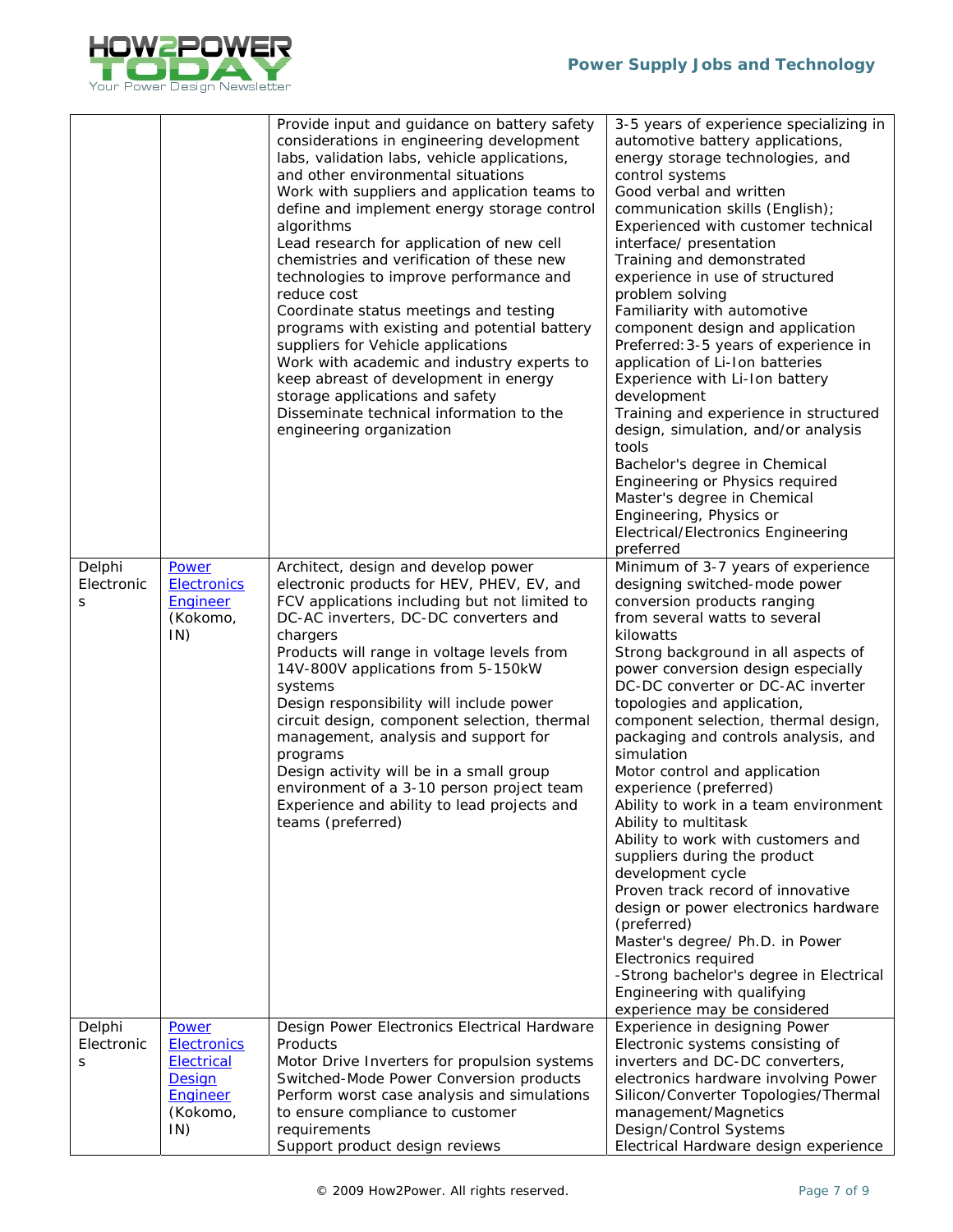

|                           |                                                                                                                              | Create and maintain schematics<br>Develop and maintain electrical DFMEA<br>Generate electrical information to ECAD for<br>PCB layout and support ECAD designer<br>Create product verification plan and perform<br>testing<br>Support EMC and validation testing<br>Utilize structured problem solving techniques<br>for test failure resolution<br>Present product design, analysis and testing<br>with customer                                                                                                                                                                                                                                                                                                                                                                                         | in designing analog & digital circuits<br>to support Power Electronic Circuits:<br>power supplies, intelligent High<br>side/Low side driver circuits, I/O<br>signal conditioning and filtering<br>circuits<br>Preferred:<br>Familiar with Free-Scale and/or<br>Infineon 16/32-bit microprocessor<br>products and their general use<br>Familiar with MathCad Software and<br>Saber simulation S/W to support<br>design calculations and<br>documentation<br>Previous design experience with other<br>automotive suppliers<br>Bachelor's degree in Electrical<br>Engineering is required<br>-Master's degree/ Ph.D. in Electrical<br>Engineering is preferred |
|---------------------------|------------------------------------------------------------------------------------------------------------------------------|----------------------------------------------------------------------------------------------------------------------------------------------------------------------------------------------------------------------------------------------------------------------------------------------------------------------------------------------------------------------------------------------------------------------------------------------------------------------------------------------------------------------------------------------------------------------------------------------------------------------------------------------------------------------------------------------------------------------------------------------------------------------------------------------------------|-------------------------------------------------------------------------------------------------------------------------------------------------------------------------------------------------------------------------------------------------------------------------------------------------------------------------------------------------------------------------------------------------------------------------------------------------------------------------------------------------------------------------------------------------------------------------------------------------------------------------------------------------------------|
| Delphi<br>Electronic<br>S | <b>Magnetics</b><br>Design<br><b>Engineer</b><br>(Kokomo,<br>IN                                                              | Design, Specify and Test Magnetics<br>Components<br>-Power Transformers and Chokes<br>-Isolation Transformers<br>-Current Sense Transformers<br>-EMC Filters<br>Modeling/Simulation<br>-Magnetic<br>-Electrical<br>-Thermal<br>Supply Management Team Member<br>-Select and Develop Suppliers<br>-Quality and Reliability Improvement<br>Initiatives<br>-Cost Reduction Initiatives<br>Support Production, Advanced Development,<br><b>Electrical Engineering and Mechanical</b><br>Engineering Production Hardware Design<br>Groups<br>-Topology/Design Trade-Offs<br>-Performance (Magnetic, Electrical, Thermal)<br>Debug/Characterization                                                                                                                                                            | Minimum of 2 years of experience<br>designing magnetic components<br>Good verbal and written<br>communication skills (English)<br>Preferred:<br>Minimum of 2 years of experience<br>designing power (>1kW) magnetic<br>components<br>Minimum of 2 years of experience<br>designing for military or automotive<br>environment<br>Experience designing power (>1kW)<br>controllers<br>Experience with ANSOFT modeling<br>tool<br>Experience with ANSYS modeling tool<br>Experience with SABER modeling tool<br>BS Electrical Engineering, Mechanical<br>Engineering or related degree with<br>equivalent experience                                           |
| Johnson<br>Controls       | <b>Senior</b><br><b>Systems</b><br><b>Engineer -</b><br>Controls -<br>Advanced<br><b>Battery</b><br>Technology<br>(Milwaukee | Responsibility Level: This position is<br>responsible for the systems engineering and<br>integration work activities related to the<br>control and diagnosis of high voltage battery<br>systems.<br>Typical Duties: Lead the requirements<br>analysis and validation planning activities<br>specific to battery control and diagnostic<br>functions across multiple programs;<br>Establish core control and fault reaction<br>strategies that can be reused among multiple<br>programs; Coordinate control system<br>planning between regional and functional<br>engineering teams.<br>Perform analysis and definition of battery<br>control strategies leading to system level<br>requirements; Establish engineering<br>justification documents that demonstrate<br>functional, safety, and regulatory | Requirements: BSEE or related field<br>from accredited four-year college or<br>university.<br>5 to 7 years of professional<br>engineering experience in related field<br>OE Automotive/Tier 1 powertrain<br>systems and/or component<br>experience is highly desired<br>Experience with high voltage EV/HEV<br>systems is desired<br>Experience with NiMH and Li-Ion<br>battery chemistries highly desired<br>Experience with MATLAB and Saber is<br>highly desired<br>Good computer skills (Microsoft Office<br>Suites)<br>Solid communication and<br>organizational skills<br>Travel - up to 25%, including                                               |